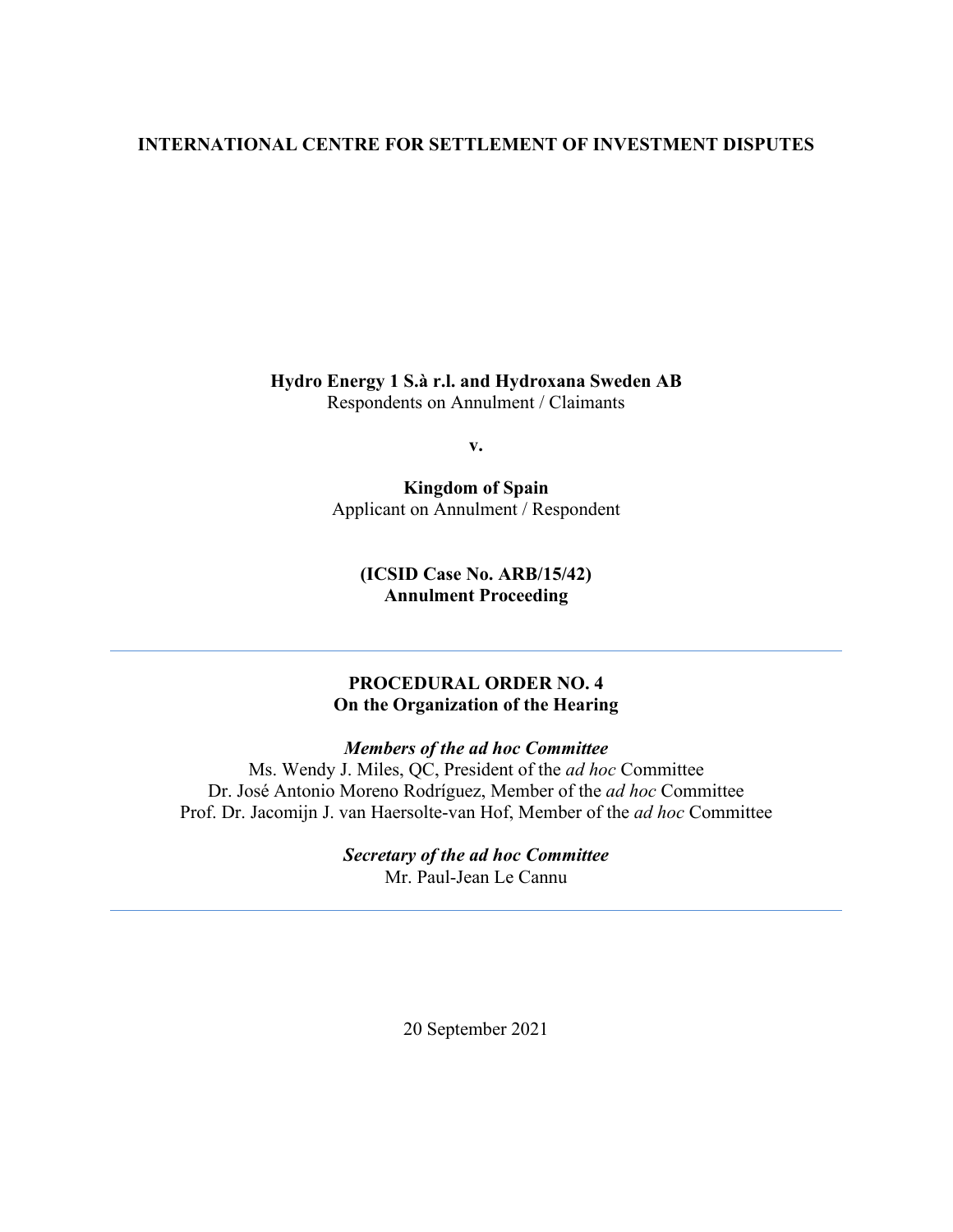## **TABLE OF CONTENTS**

| I.              |  |
|-----------------|--|
| Π.              |  |
| A.              |  |
| <b>B.</b>       |  |
| $\mathcal{C}$ . |  |
| D.              |  |
| 1.              |  |
| 2.              |  |
| 3.              |  |
| Ε.              |  |
| F.              |  |
| G.              |  |
| Η.              |  |
| I.              |  |
| J.              |  |
| 1.              |  |
| 2.              |  |
| 3.              |  |
| 4.              |  |
| 5.              |  |
| 6.              |  |
| 7.              |  |
| 8.              |  |
| 9.              |  |
|                 |  |
|                 |  |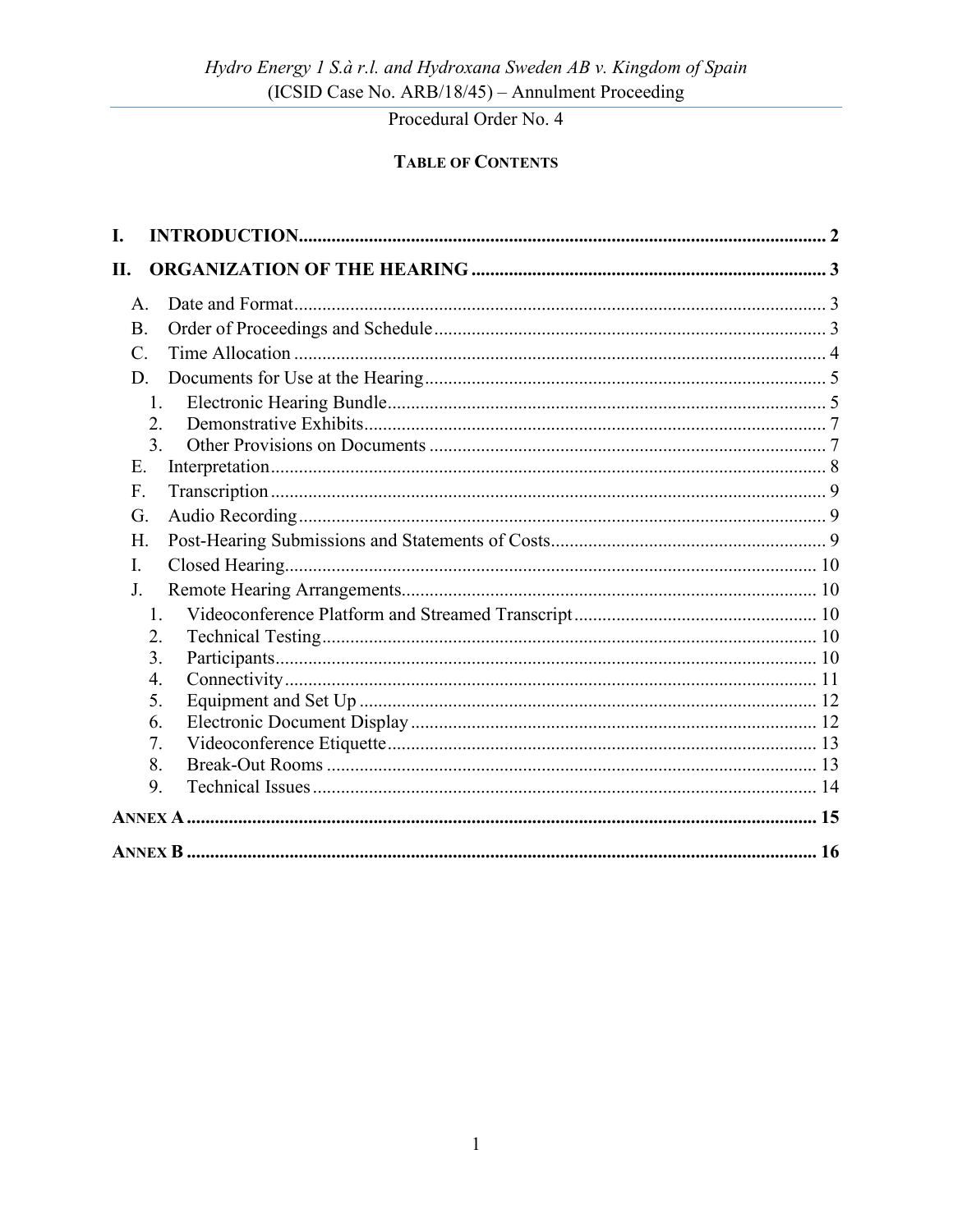## <span id="page-2-0"></span>**I. INTRODUCTION**

- <span id="page-2-1"></span>1. Annex A to Procedural Order No. 1 ("**PO1**") provides that the Hearing in this proceeding will be held in London at the IDRC on 19-20 October 2021, with 20 October 2021 held in reserve and 21 October 2021 being reserved for deliberations.
- 2. By email of 26 August 2021, considering the persisting uncertainties related to the current COVID‐19 pandemic and bearing in mind the provisions of paragraphs 10.2 and 18.2 of PO1, the Committee invited the Parties to confer on the manner in which they wish to proceed in relation to the October Hearing, including the possibility of holding the Hearing remotely by video, in whole or in part, if necessary under the circumstances.
- <span id="page-2-2"></span>3. By emails of 1 September 2021, the Parties informed the Committee of their agreement that, in light of the ongoing COVID-19 restrictions in place in Europe, the Hearing on annulment should be held virtually (in whole) rather than in-person.
- <span id="page-2-3"></span>4. By emails of 1 and 3 September 2021, the Committee confirmed that it had no objection to holding the Hearing virtually and it was agreed that the pre-hearing organizational meeting ("**PHOM**") would be held on Tuesday, 14 September 2021, at 05:30 pm London / 06:30 pm Madrid / 12:30 pm Washington, D.C.. On 8 September 2021, the Committee through its Secretary circulated a draft procedural order in preparation for the PHOM.
- 5. Pursuant to paragraph 17.1 of PO1, the PHOM was held between the Parties and the Committee by Zoom on Tuesday, 14 September 2021 to discuss outstanding procedural, administrative, and logistical matters in preparation for the Hearing. The participants in the PHOM were:

#### Committee:

Ms. Wendy J. Miles, QC, President of the *ad hoc* Committee Dr. José Antonio Moreno Rodríguez, Member of the *ad hoc* Committee Prof. Dr. Jacomijn J. van Haersolte-van Hof, Member of the *ad hoc* Committee

ICSID Secretariat: Mr. Paul Jean Le Cannu, Secretary of the Committee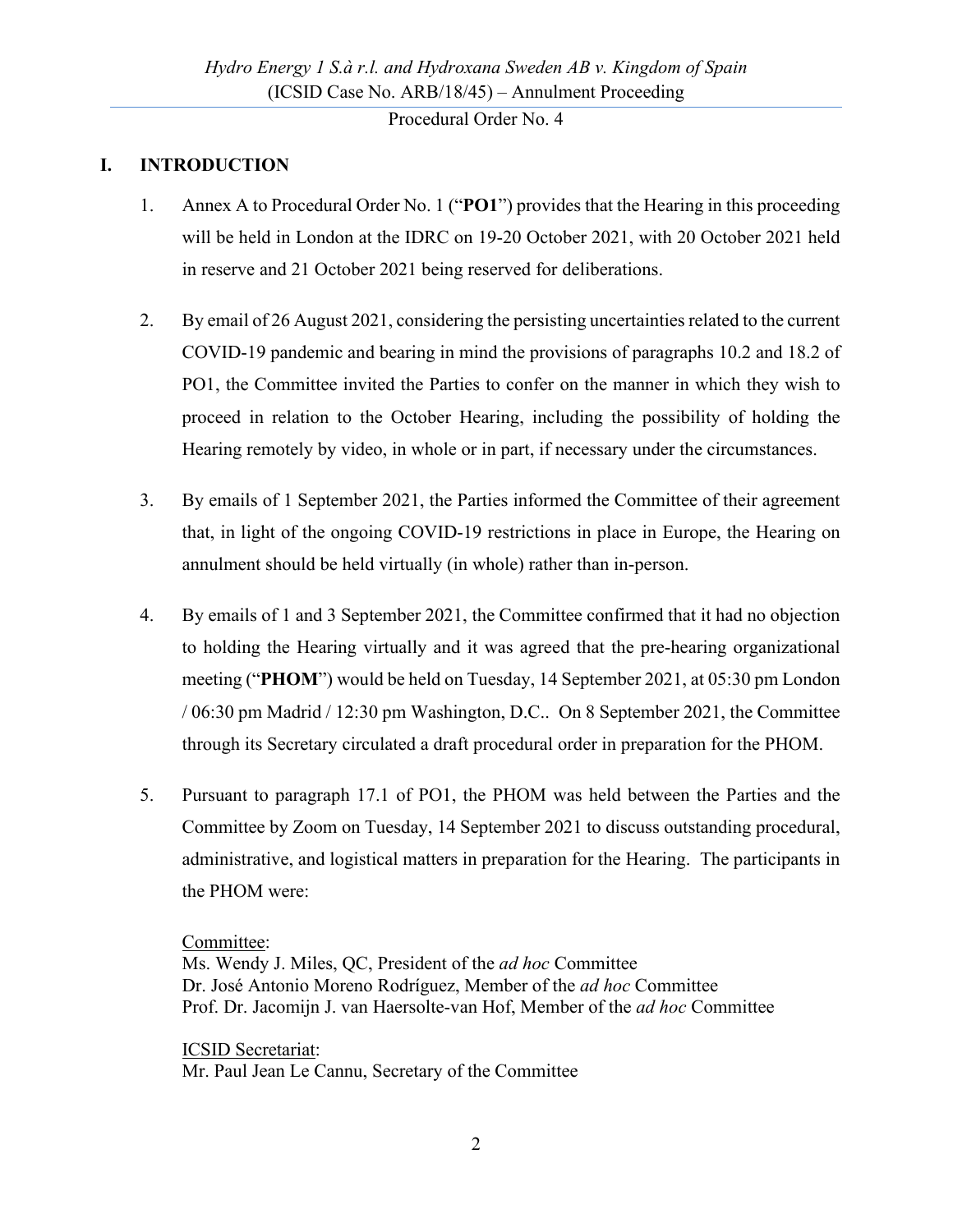On behalf of the Applicant on Annulment / Respondent: Ms. Gabriela Cerdeiras Megías, *Abogacía general del Estado* Ms. Lourdes Martinez de Victoria, *Abogacía general del Estado*

On behalf of the Respondents on Annulment / Claimants: Mr. Jeff Sullivan, QC, Gibson Dunn Ms. Ceyda Knoebel, Gibson Dunn Mr. Theo Tyrrell, Gibson Dunn

- 6. During the PHOM, the Parties and the Committee discussed the draft procedural order circulated to the Parties on 8 September 2021, and the Parties' joint statement of 13 September 2021 advising the Committee of the agreements reached on the various items, as well as their respective positions where no agreement was reached.
- 7. An audio recording of the PHOM was made and deposited in the archives of ICSID, and was made available to the Members of the Committee and the Parties on 14 September 2021.
- 8. The Committee has considered the Parties' positions on the various items, and in the present Order sets out the procedural rules that the Parties have agreed upon and/or the Committee has determined will govern the conduct of the Hearing.

### <span id="page-3-0"></span>**II. ORGANIZATION OF THE HEARING**

### <span id="page-3-1"></span>**A. DATE AND FORMAT**

<span id="page-3-3"></span>9. As indicated above in paragraphs [1](#page-2-1) and [3](#page-2-2)[-4,](#page-2-3) and in accordance with Annex A to PO1 and the discussions held at the PHOM, the Hearing in this proceeding shall be held remotely on 19 October 2021, with 20 October 2021 being reserved for deliberations or, in the unlikely event that it is necessary, for an additional two hours for further Committee questions.

### <span id="page-3-2"></span>**B. ORDER OF PROCEEDINGS AND SCHEDULE**

<span id="page-3-4"></span>10. The Hearing will start on Tuesday, 19 October 2021 at 06:00 am Washington / 07:00 am Asunción / 11:00 am London / 12:00 pm Madrid and will conclude by 12:45 pm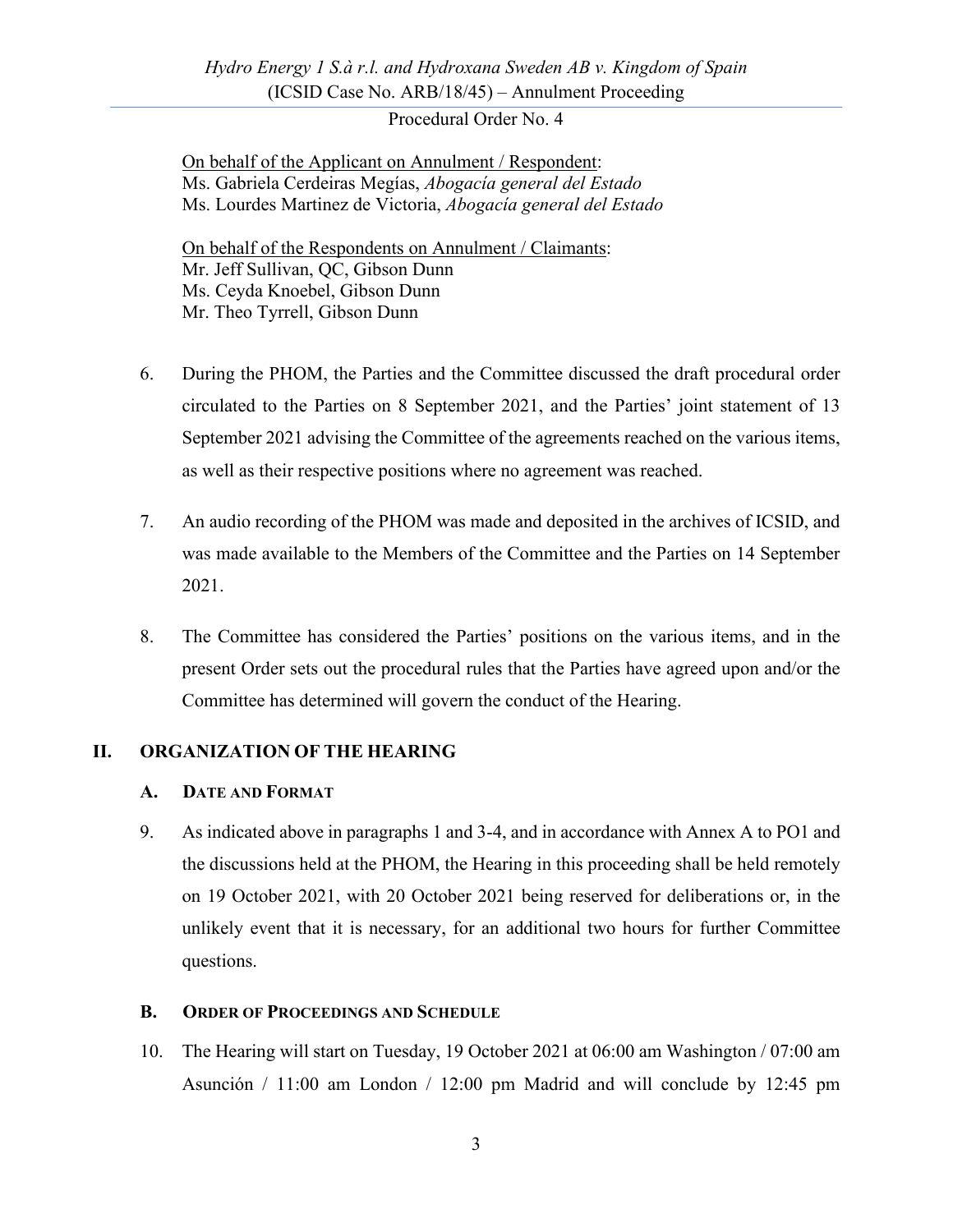Washington / 01:45 pm Asunción / 05:45 pm London / 06:45 pm Madrid, on the understanding that (i) hearing time may have to be extended until 08:00 pm if deemed necessary by the Committee and (ii) further time may be needed to address additional questions from the Committee on Wednesday, 20 September 2021, in which case the Hearing will recommence at the same time for a maximum of two hours. The order of proceedings and structure of the Hearing will be as indicated in the agenda incorporated as **Annex A**.

11. Following consultation with the Parties, the Committee may adjust the Agenda in **Annex A** to account for unexpected disruptions during the Hearing. The order of proceedings and structure of the Hearing is also without prejudice to the Committee's pending decision on the European Commission's Second Application for Leave to Intervene as Non-Disputing Party in this proceeding.

#### <span id="page-4-0"></span>**C. TIME ALLOCATION**

- 12. Considering the start and end times, the Hearing day shall comprise a total of 6 hours 45 minutes. A total of 2 hours shall be reserved for breaks. Thus, excluding the time reserved for breaks, there will be a total of 4 hours 45 minutes of working time on the Hearing day, to be allocated as follows: (i) 30 minutes are reserved for housekeeping matters; (ii) 15 minutes will be reserved for the Committee on the understanding that some flexibility may be needed to accommodate additional question time (see paragraphs [9](#page-3-3) and [10](#page-3-4) above); and (iii) the remaining time, 4 hours, will be available for use by the Parties.
- 13. Accordingly, considering the total number of Hearing day(s) (one day), each Party shall have a total of 2 hours working time available to it during the entire Hearing (subject to paragraphs [9](#page-3-3) and [10](#page-3-4) above).
- 14. Time shall be kept using the chess-clock method. Each Party may use the time available to it at each stage of the Hearing in the manner it desires, subject to paragraph 18.5 of PO1 and the following: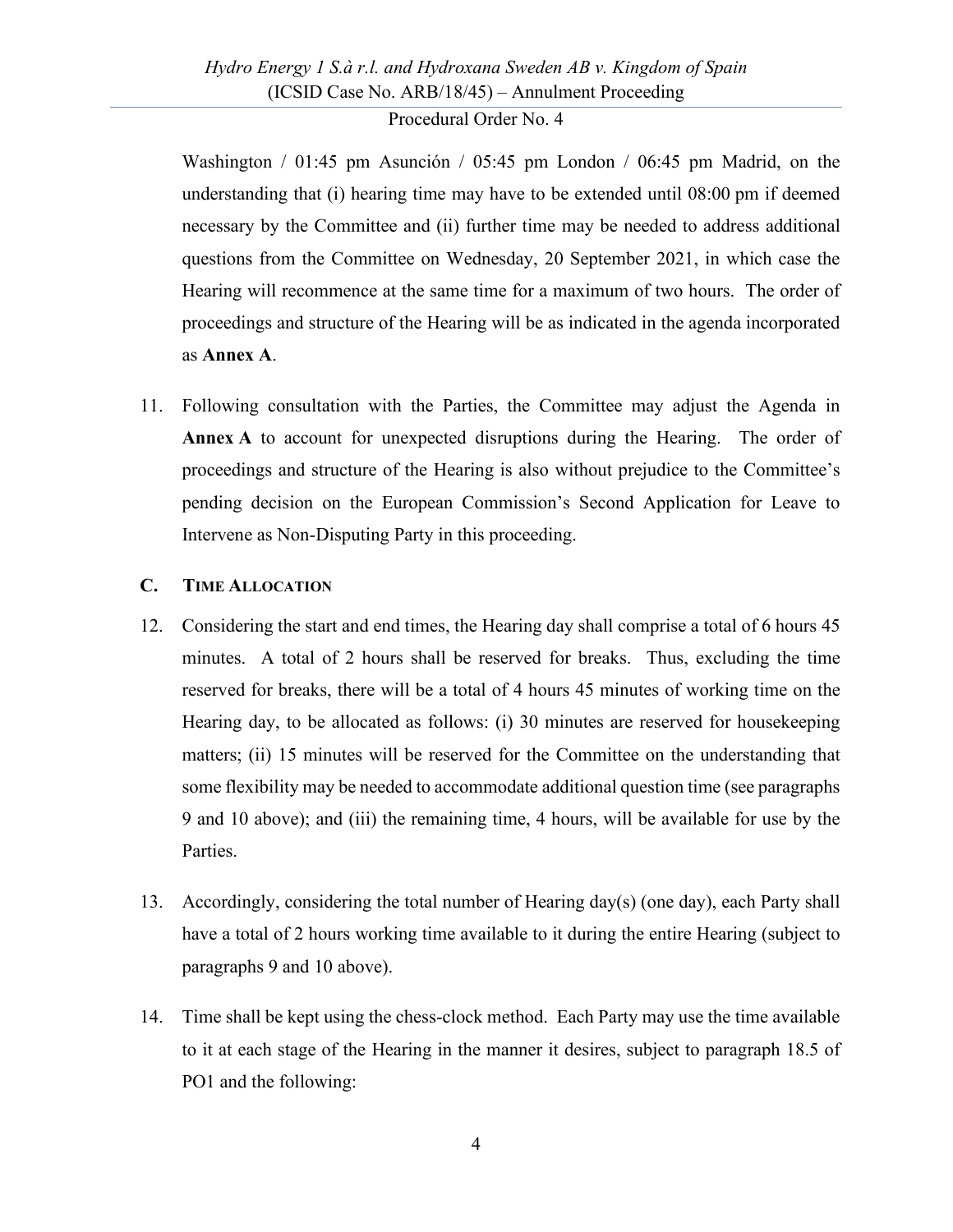- (a) *Opening Statements*. Each Party shall be allowed a maximum of 1 hour 30 minutes for its Opening Statement.
- (b) *Rebuttal Statements(if any)*. Each Party shall be allowed a maximum of 30 minutes for its Rebuttal Statement strictly to deal with matters raised by the Parties or the Committee at the Hearing (or matters raised by the Committee in writing in advance of the Hearing, if any).
- (c) *Committee Questions*. Time taken by the Committee for its own questions during the Parties' presentations and examinations and the succinct answers to those questions shall not be counted against the Parties' time.
- (d) *Housekeeping*. Time used for housekeeping or to resolve technical difficulties shall be counted against the time reserved for housekeeping or against the Committee's reserved time, if needed.
- 15. The Secretary of the Committee shall keep the time, under the direction of the Committee, and will advise the Parties of the total daily time used at the end of each Hearing day.
- 16. The Parties are expected to use each Hearing day efficiently and to avoid unnecessary slippage (*e.g.* delays in returning from breaks). In the event of excess slippage time, the Committee may revisit the length of the sitting day, or in unusual circumstances the time allocations of the Parties, bearing in mind principles of predictability, equal treatment and a fair opportunity for the Parties to be heard.

#### <span id="page-5-1"></span><span id="page-5-0"></span>**D. DOCUMENTS FOR USE AT THE HEARING**

#### **1. Electronic Hearing Bundle**

<span id="page-5-2"></span>17. Consistent with paragraph 13.7 of PO1, there shall be a single Electronic Hearing Bundle (PC and Mac compatible), to be prepared by Spain, with input from the Claimants. The Electronic Hearing Bundle shall contain all pleadings, exhibits, legal authorities and Committee orders or decisions on file to date, with a consolidated hyperlinked index. It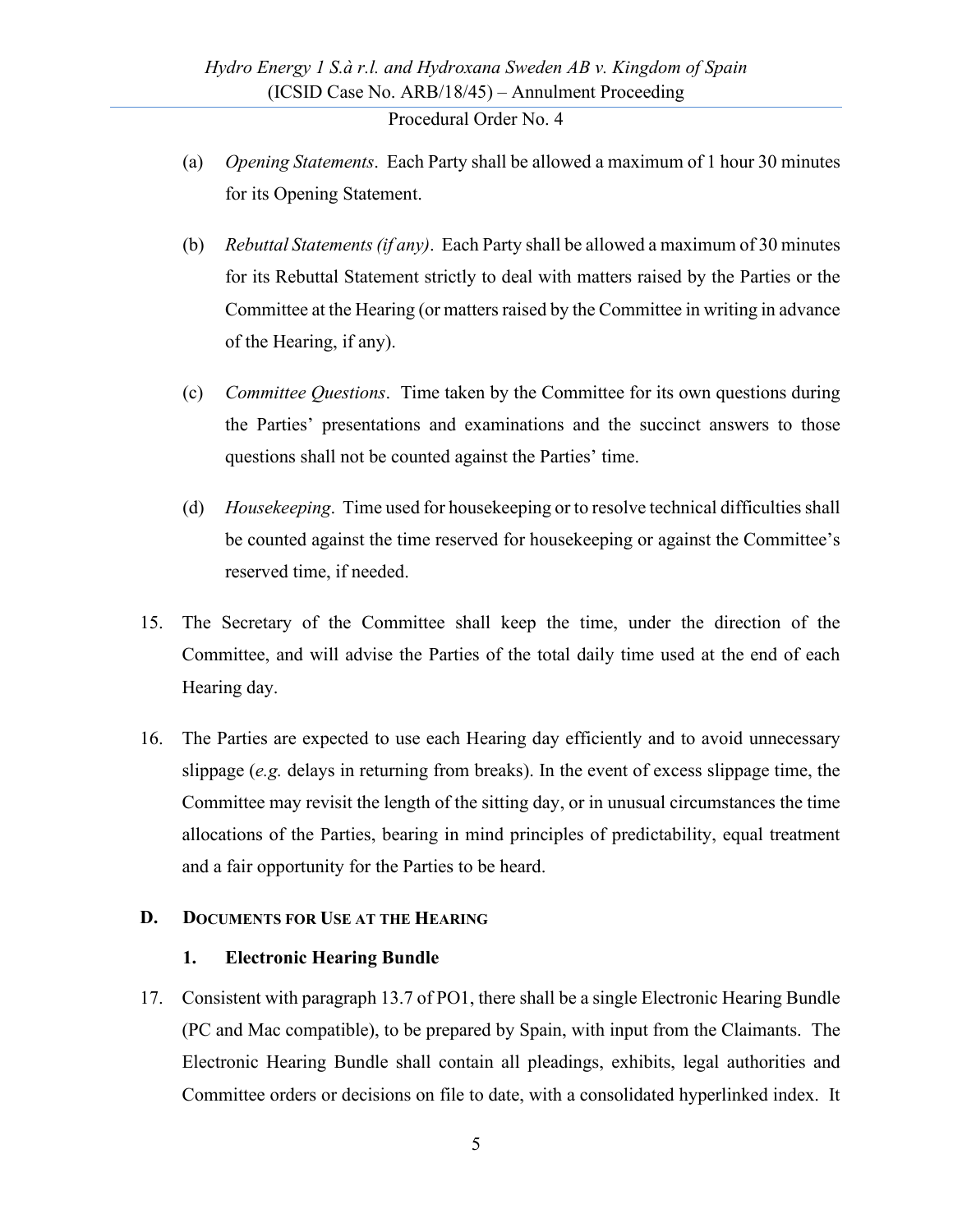shall not contain any document not previously filed. The Parties shall also include a hyperlinked Excel spreadsheet that will allow users to re-arrange documents by date, type, subject, author and/or recipient. The Electronic Hearing Bundle shall be organized as follows:

#### **Electronic Hearing Bundle**

**01. Pleadings** A. Claimants B. Respondent **02. Exhibits** A. Claimants B. Respondent **03. Legal Authorities** A. Claimants B. Respondent **06. Committee Rulings**

- <span id="page-6-0"></span>18. The Parties shall distribute the Electronic Hearing Bundle in a USB to be sent by courier as soon as possible but no later than Thursday, 14 October 2021 directly to: (i) each Member of the Committee (3 copies); (ii) the Secretary of the Committee; (iii) each court reporter (2 copies); and (iv) each interpreter (3 copies), to addresses to be communicated by the ICSID Secretariat in due course.
- 19. In addition, on that same day, the Electronic Hearing Bundle shall be uploaded by the Parties to a designated sub-folder in the BOX filesharing platform. To ensure operation of the hyperlinked index in BOX, if feasible, the entire Electronic Hearing Bundle shall be housed within one folder and then uploaded to BOX as a single zip file. Should the size of the single zip file make it unfeasible to upload it to BOX, the Parties may simply upload the Electronic Hearing Bundle to a designated sub-folder in the BOX filesharing platform organized in sub-folders using the structure indicated at paragraph [17](#page-5-2) *supra*, including a consolidated (but non-hyperlinked) index. In any event, the USB to be distributed in accordance with paragraph [18](#page-6-0) *supra* shall contain the hyperlinked version of the index.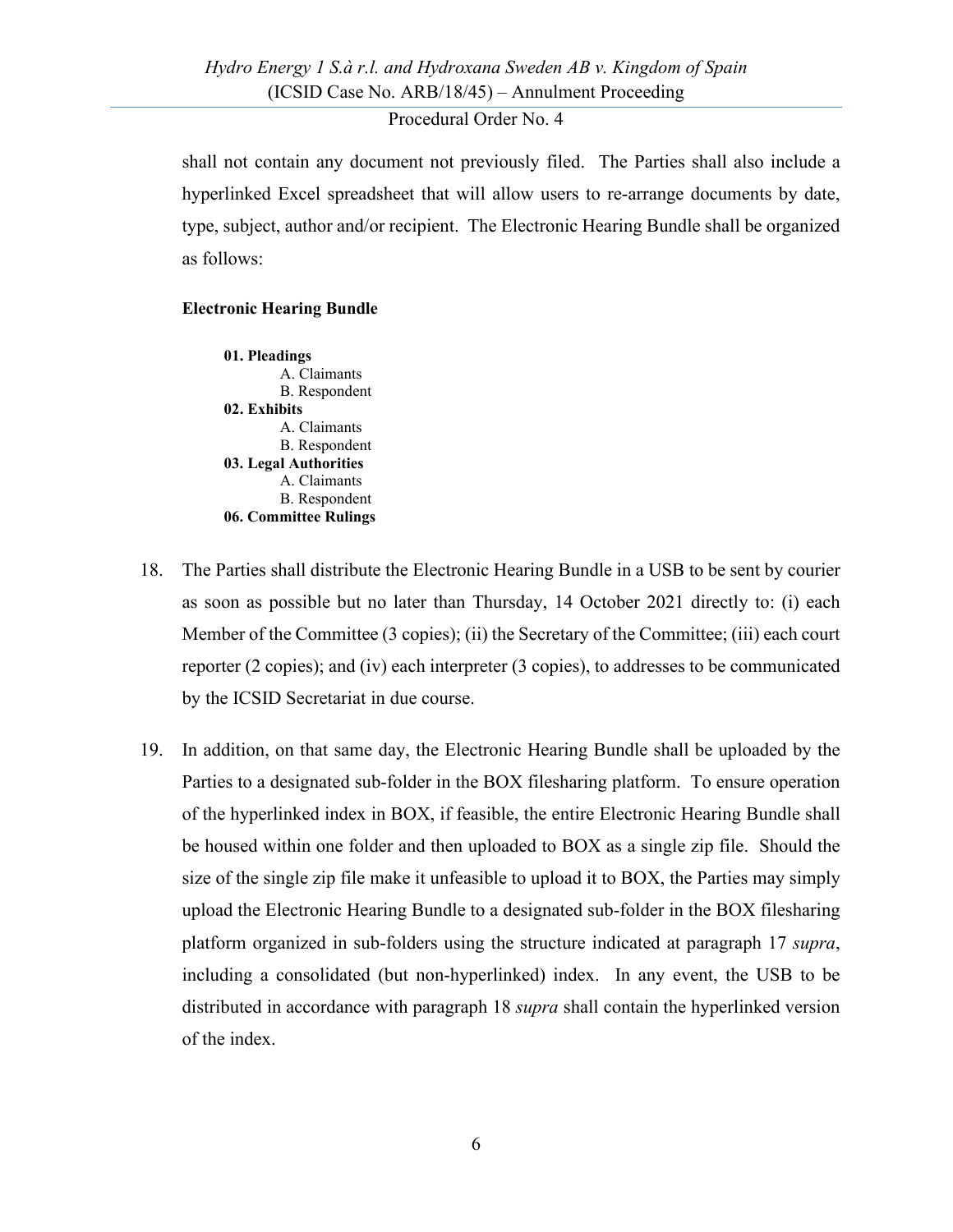### **2. Demonstrative Exhibits**

<span id="page-7-0"></span>20. Demonstrative exhibits (including a Power Point or other slide presentations) may be used in accordance with paragraph 15.10 of PO1 (reproduced below), with the clarifications indicated in paragraphs [21-](#page-7-2)[22](#page-7-3) *infra*:

> "Demonstrative exhibits (such as PowerPoint slides, charts, tabulations, etc.) may be used at any hearing, provided they contain no new evidence. Each Party shall number its demonstrative exhibits consecutively and indicate on each demonstrative exhibit the number of the document(s) from which it is derived. The Party submitting such exhibits shall provide them in electronic and hard copy to the other Party, the Committee Members, the Secretary, the court reporter(s) and interpreter(s) at the hearing at a time to be decided at the prehearing organizational meeting."

- <span id="page-7-2"></span>21. In light of the virtual nature of the Hearing and to facilitate offline access to the demonstratives by the Hearing Participants, paragraph 15.10 of PO1 above is amended such that: (i) hard copy submission of demonstratives is not required; and (ii) an electronic copy of each demonstrative exhibit shall be distributed by the Party intending to use it via an electronic mail sent to the opposing Party, the Secretary of the Committee, the Members of the Committee, the court reporters and interpreters, no later than 30 minutes prior to the start of the session in which the demonstrative exhibit will be used.
- <span id="page-7-3"></span>22. In addition, promptly after the conclusion of the respective Hearing day in which the corresponding demonstrative exhibit is used, the Parties shall upload such demonstrative to the case folder in the BOX filesharing platform, designating it with the corresponding CD- or RD- number. At the conclusion of the Hearing, each Party shall also present a unified index of all the demonstrative exhibits it distributed during the Hearing, with the respective CD- or RD- designations.

### **3. Other Provisions on Documents**

- <span id="page-7-1"></span>23. Documents that do not form part of the record may not be used at the Hearing.
- 24. As contemplated in paragraph 15.9 of PO1,

"15.9. Neither Party shall be permitted to submit additional or responsive documents after the filing of its respective last written submission, unless the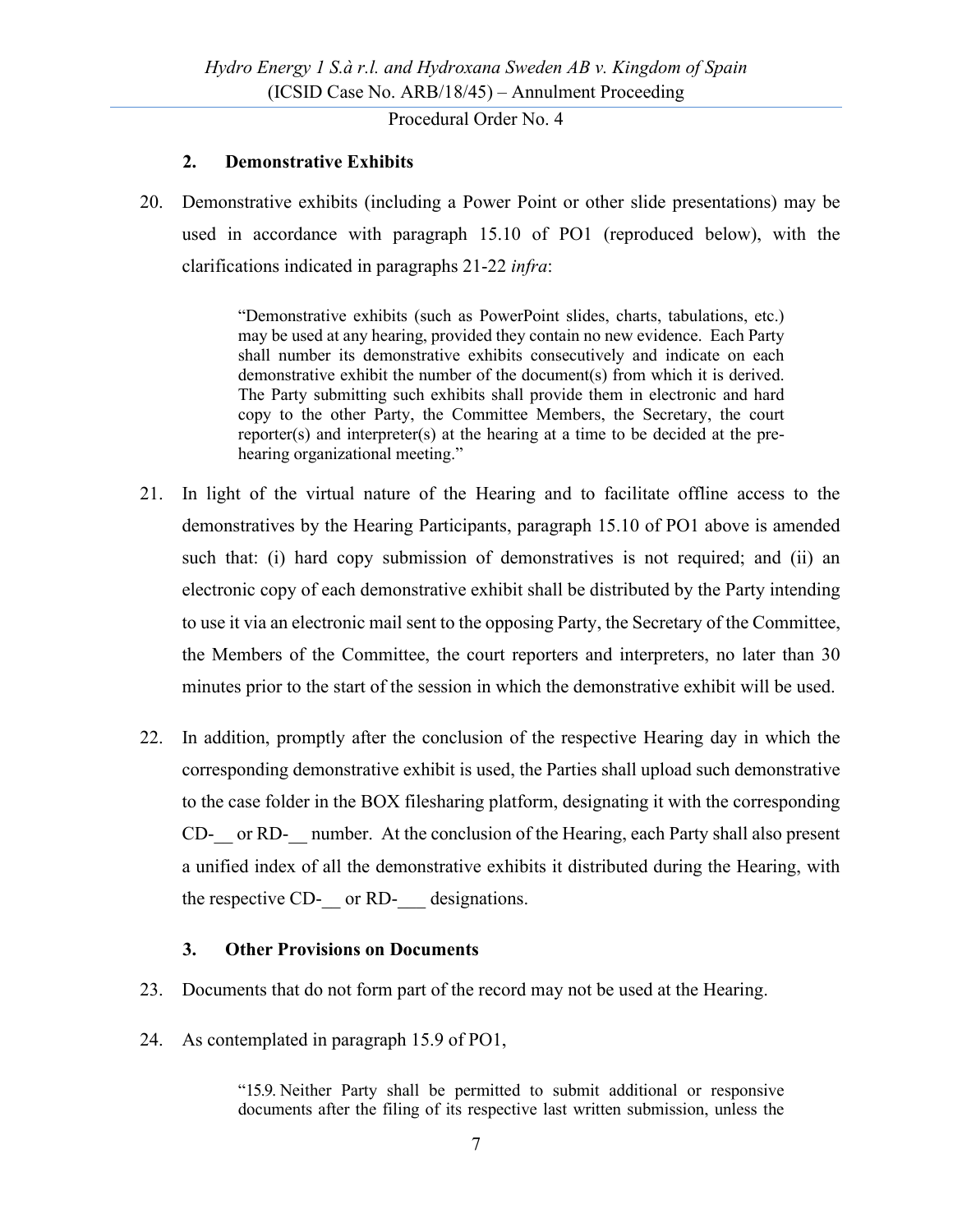Committee determines that exceptional circumstances exist based on a reasoned written request followed by observations from the other Party.

15.9.1. Should a Party request leave to file additional or responsive documents, that Party may not annex the documents that it seeks to file to its request.<sup>[1](#page-8-1)</sup>

15.9.2. If the Committee grants such an application for submission of an additional or responsive document, the Committee shall ensure that the other Party is afforded sufficient opportunity to make its observations concerning such a document."

25. Any such application must be made no later than 5 October 2021. The Committee will rule on all outstanding requests by 11 October 2021.

#### <span id="page-8-0"></span>**E. INTERPRETATION**

26. The provisions of paragraphs 11.7 to 11.10 of PO1 concerning interpretation at the Hearing (reproduced below) apply.

> "11.7. Either procedural language may be used at the hearings by the Parties' counsel and simultaneous interpretation will be available at all times. Transcripts shall be made in both procedural languages.

> 11.8. The testimony of a witness, if any, called for examination during the hearing, who prefers to give evidence in either English or Spanish shall be interpreted simultaneously into the other language. The testimony of a witness, if any, called for examination during the hearing, who prefers to give evidence other than in the English or Spanish languages, shall be interpreted simultaneously into English and Spanish.

> 11.9. The Parties will notify the Committee, as soon as possible, and no later than at the pre-hearing organizational meeting (see Section 17 below), which witnesses or experts require interpretation.

> 11.10. The costs of the interpreter(s) will be paid from the advance payments made to ICSID, without prejudice to the decision of the Committee as to which Party shall ultimately bear those costs."

<span id="page-8-1"></span> $<sup>1</sup>$  A numbering error in paragraph 15.9 of PO1 has come to the attention of the Committee and is herby corrected. The</sup> following portion of paragraph 15.9 should be subparagraph 15.9.1: "Should a Party request leave to file additional or responsive documents, that Party may not annex the documents that it seeks to file to its request."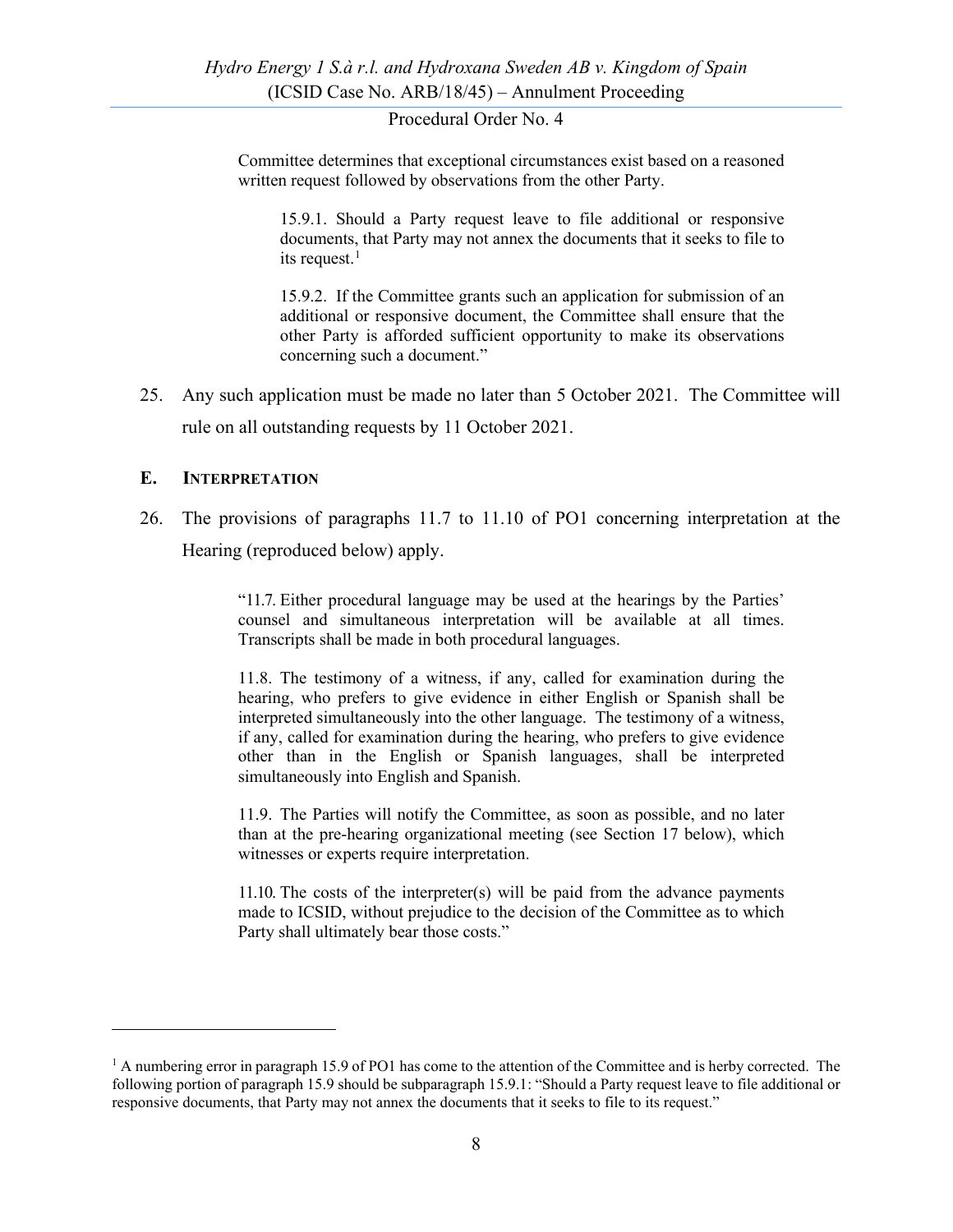## <span id="page-9-0"></span>**F. TRANSCRIPTION**

27. The provisions of paragraphs 19.2 to 19.3 of PO1 concerning transcription (reproduced below) apply.

> "19.2. Verbatim transcript(s) in the procedural language(s) shall be made of any hearing and session other than sessions on procedural issues. Unless otherwise agreed by the Parties or ordered by the Committee, the verbatim transcripts shall be available in real-time using LiveNote or similar software and electronic transcripts shall be provided to the Parties and the Committee on a same-day basis.

> 19.3. The Parties shall agree on any corrections to the transcripts within 21 days of the later of the dates of receipt of the sound recordings and transcripts. The agreed corrections may be entered by the court reporter in the transcripts ("revised transcripts"). The Committee shall decide upon any disagreement between the Parties and any correction adopted by the Committee shall be entered by the court reporter in the revised transcripts."

### <span id="page-9-1"></span>**G. AUDIO RECORDING**

28. The provisions of paragraph 19.1 of PO1 concerning audio recording (reproduced below) apply.

> "19.1. Sound recordings shall be made of all hearings and sessions. The sound recordings shall be provided to the Parties and the Committee Members."

29. ICSID shall make the arrangements for the sound recordings, which will be shared with the Parties and the Members of the Committee at the conclusion of the Hearing. Except for the court reporters, Hearing Participants shall not otherwise record the Hearing or any part thereof.

#### <span id="page-9-2"></span>**H. POST-HEARING SUBMISSIONS AND STATEMENTS OF COSTS**

30. Paragraph 20.1 of PO1 provides that

"20.1. The Parties will discuss any proposed rules regarding post-hearing memorials and statements of costs at a later stage. In principle, the Parties do not expect to submit post-hearing memorials, but remain available to do so should the Committee so require. The Committee shall decide in the event of disagreement."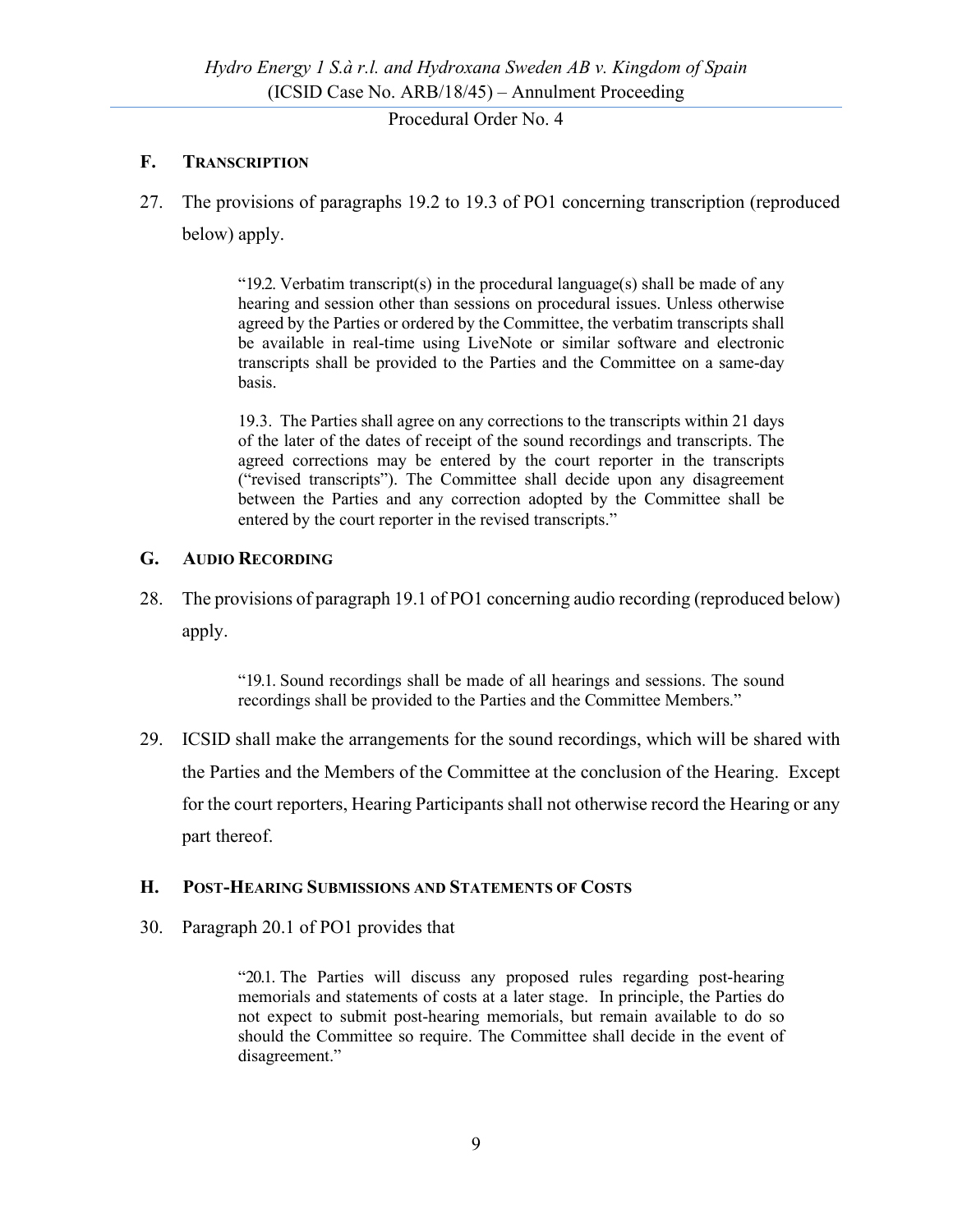## <span id="page-10-0"></span>**I. CLOSED HEARING**

31. In accordance with paragraph 18.6 of PO1, the Hearing shall be closed to the public.

## <span id="page-10-2"></span><span id="page-10-1"></span>**J. REMOTE HEARING ARRANGEMENTS**

## **1. Videoconference Platform and Streamed Transcript**

- 32. The Hearing shall be held by videoconference using the Zoom platform, in order to allow for optimum efficiency with respect to simultaneous interpretation and break out-rooms. The Parties agree that the Hearing may be supported by an external service provider to be retained by ICSID to provide hosting, recording and technical assistance services. Subject to the Parties' agreement, the Committee shall convene in person in London.
- 33. Real-time court reporting shall be made available to the Participants via an online link connection to be provided by the court reporters. The Participants will be able to access the streamed transcripts from their own devices.
- 34. The connectivity details (links and instructions) to join the Hearing videoconference session and to connect to the streamed real-time transcripts in both procedural languages will be shared by ICSID prior to the start of the Hearing.

## **2. Technical Testing**

<span id="page-10-3"></span>35. There shall be technical tests with the Committee and all the Participants for each Party in advance of the Hearing, to test connectivity to the videoconference platform and to the online real-time transcriptions. For the efficient conduct of these tests, Participants are advised to replicate the technical conditions in which they will participate in the Hearing (location and equipment).

## **3. Participants**

<span id="page-10-4"></span>36. Each Party shall provide its respective List of Participants for the Hearing ("**List of Participants**") no later than Friday, 15 October 2021, using the format provided in **Annex B**.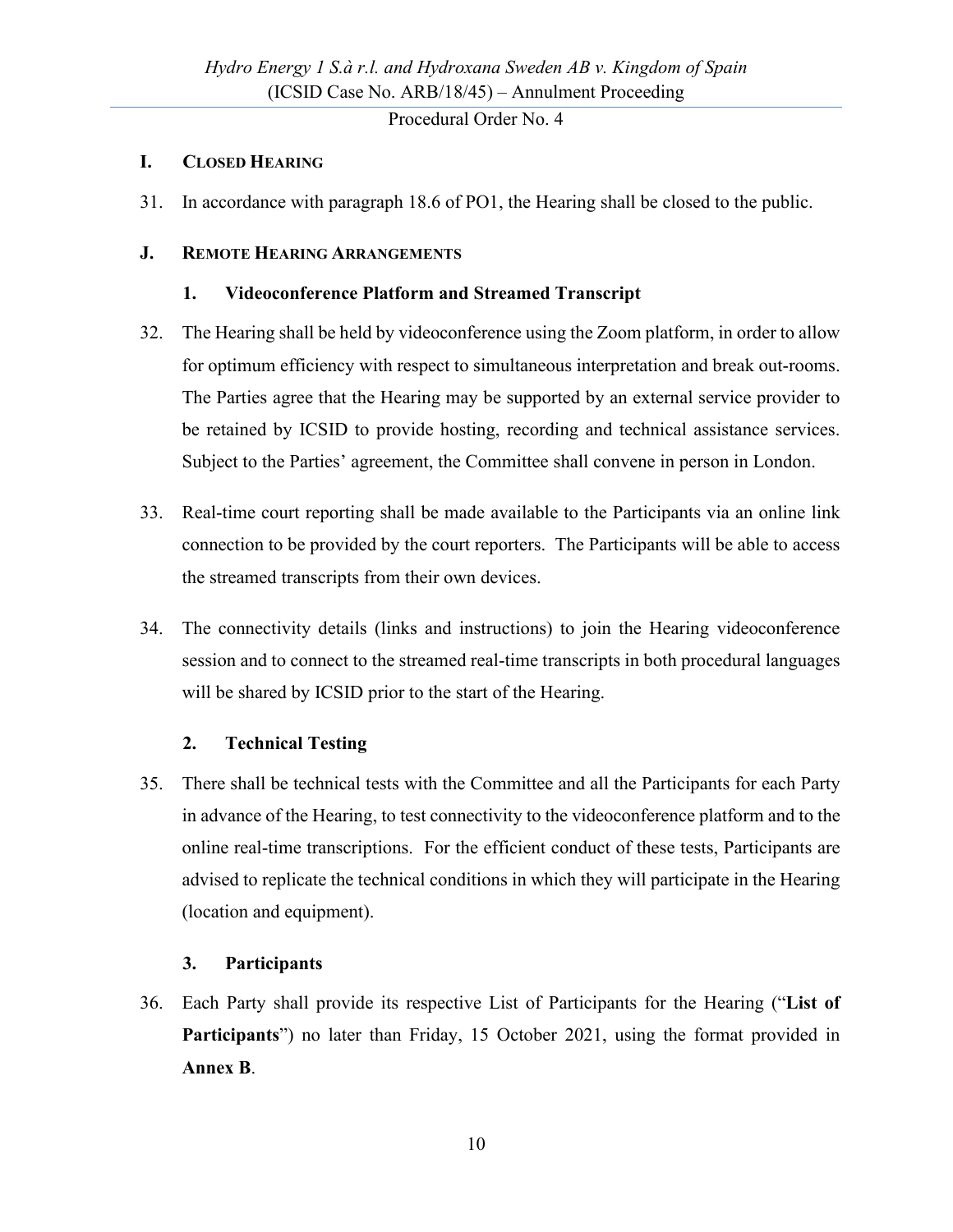- 37. In the List of Participants, each Party shall designate the Participants who will have an active speaking role as "**Active Participants**", and those who will be passive attendees as "**Passive Participants**", as indicted in footnote [4](#page-16-1) in **Annex B**.
- 38. For ease of identification, Participants shall join the videoconference using the naming convention in the format indicated in **Annex B**, namely, first and last name preceded by [C] (for Participants for the Claimants), [R] (for Participants for the Respondent). Should there be Participants joining from a common conference room, the conference room connection may be identified as "[C] [R] Conference Room #" as appropriate.
- 39. Participants will join the videoconference through a "waiting room" to be managed by the external service provider retained for the hosting and technical support of the remote Hearing.
- 40. Access to the videoconference shall be restricted to those included in the List of Participants. Should any non-listed Participant attempt to connect to the videoconference, the technical operator hosting the meeting will alert the Secretary of the Committee, and the Committee will promptly address the matter with the Parties. All Participants in the Hearing bear an ongoing duty to warn of the presence of any nonlisted Participant in the videoconference.
- 41. Participants shall join the videoconference 30 minutes in advance of the start on each day to facilitate the identification and to address any technical contingencies.

#### **4. Connectivity**

- <span id="page-11-0"></span>42. The Parties shall ensure that each of their representatives, witnesses and experts will connect to the videoconference through a stable internet connection offering sufficient bandwidth, and using a camera and microphone/headset of adequate quality.
- 43. If available, Participants are advised to use a wired Ethernet connection instead of Wi-Fi. Participants are also encouraged to keep a smartphone or tablet with a 4G data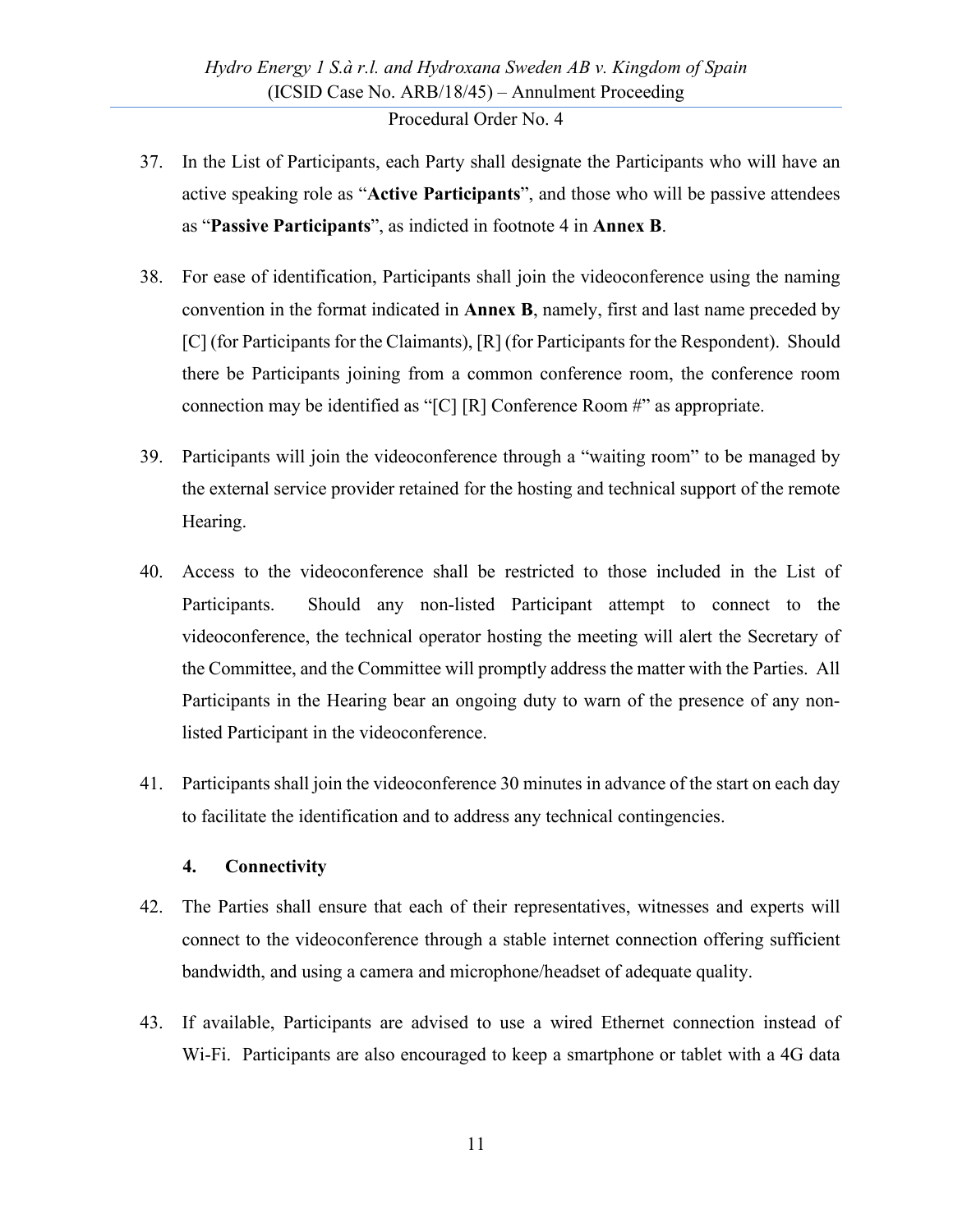connection and mobile hotspot functionality available as a backup internet connection at all times during the Hearing.

44. The videoconference platform will also offer a dial-in telephone audio connection as a backup option should a Participant experience a temporary technical difficulty with a computer online connection. The Parties are advised that the dial-in back up telephone connection provides access to the "*floor*" audio channel only, not to the interpretation channels.

## **5. Equipment and Set Up**

- <span id="page-12-0"></span>45. For optimum sound quality, which is especially important for the audio recording, the transcription and the interpretation, Active Participants are encouraged to use a headset equipped with a microphone.
- 46. While not indispensable, Participants are also encouraged to have at least two screens, and preferably three (it can be one device with multiple screens or a combination of devices including tablets) to facilitate simultaneous viewing of: (i) the video connection; (ii) the online real time transcripts; and (iii) documents.

### **6. Electronic Document Display**

- <span id="page-12-1"></span>47. Each Party shall have the ability to display documents (*e.g.*, PowerPoint presentations, demonstrative exhibits, exhibits and authorities) through the screen-sharing function of the videoconference Zoom platform, which allows the speaker and the relevant document to be seen simultaneously. Each Party will designate a person(s) in its own team ("**Party Document Manager**") to manage the document display during the respective Party's interventions at the Hearing.
- 48. For optimum operation of the videoconference platform, the Parties are advised to use the screen-sharing function selectively and only when necessary, to minimize pressure on the internet bandwidth and stability of the connection.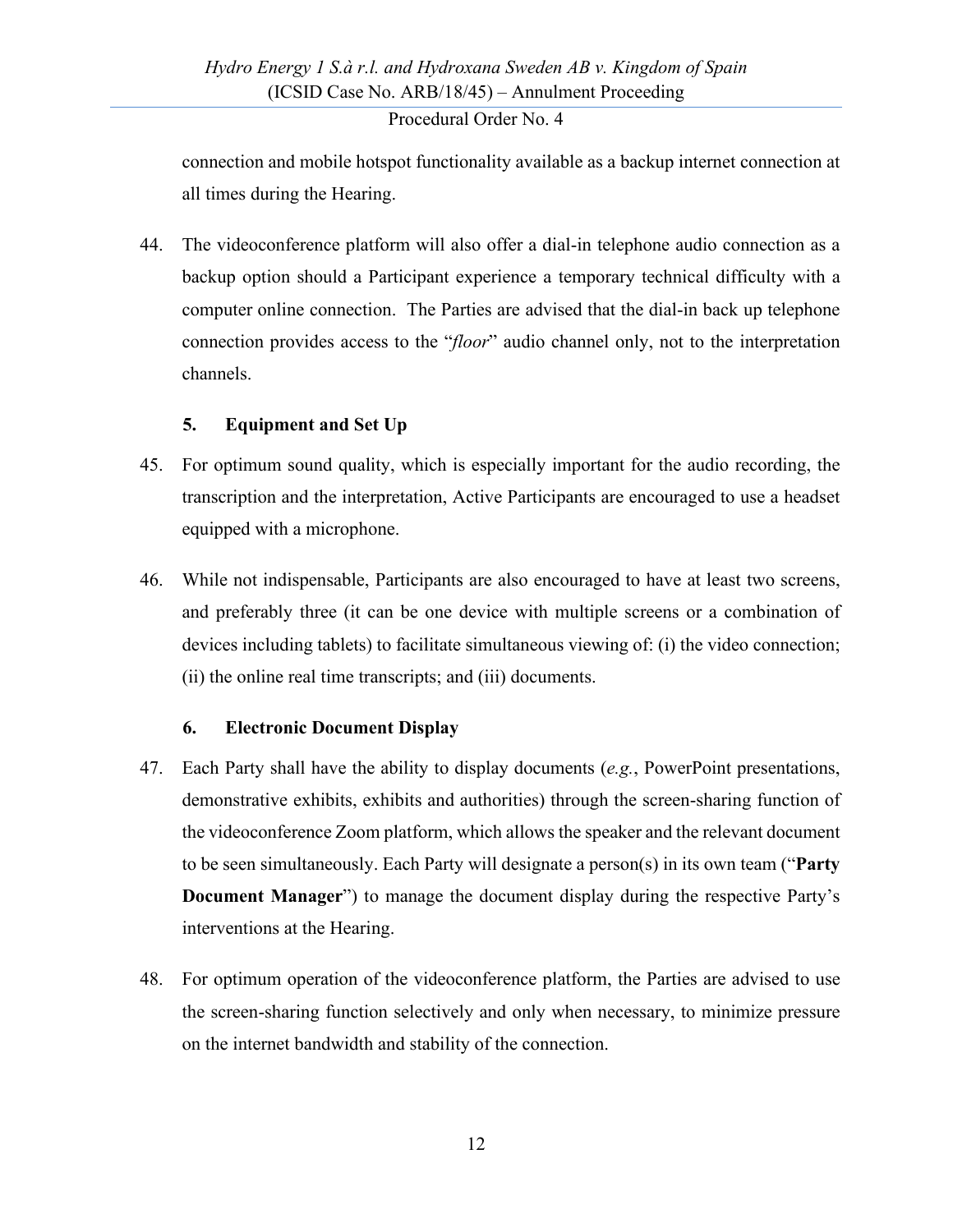49. Participants are also advised to have the Electronic Hearing Bundle and any demonstrative exhibit previously distributed downloaded onto their own devices and available for access offline, if necessary.

### **7. Videoconference Etiquette**

- <span id="page-13-0"></span>50. Once admitted to the videoconference, and barring technical issues or other exceptional circumstances, lead counsel and Party representatives should remain connected throughout the Hearing day.
- 51. For optimum operation of the videoconference platform, the Parties are advised to limit the number of video connections to Active Participants only. Passive Participants should preferably join the meeting through their computer but turning their video off.
- 52. Participants shall use the "mute microphone" function when not speaking to reduce background noise and to avoid interference with the audio recording. The service provider serving as host of the videoconference shall have the ability to mute Participants if needed to avoid background noise, under the Committee's control.
- 53. To facilitate the accurate transcription and interpretation, speakers are advised to speak at a reasonable speed.
- 54. Participants are advised to join the Hearing from a location without background noise and with adequate lighting. Participants joining via video shall avoid sitting with a window or source of light behind them.

### **8. Break-Out Rooms**

<span id="page-13-1"></span>55. During the designated Hearing breaks, the Parties will be assigned to breakout rooms within the videoconference platform to enable all Participants to promptly reconvene following breaks.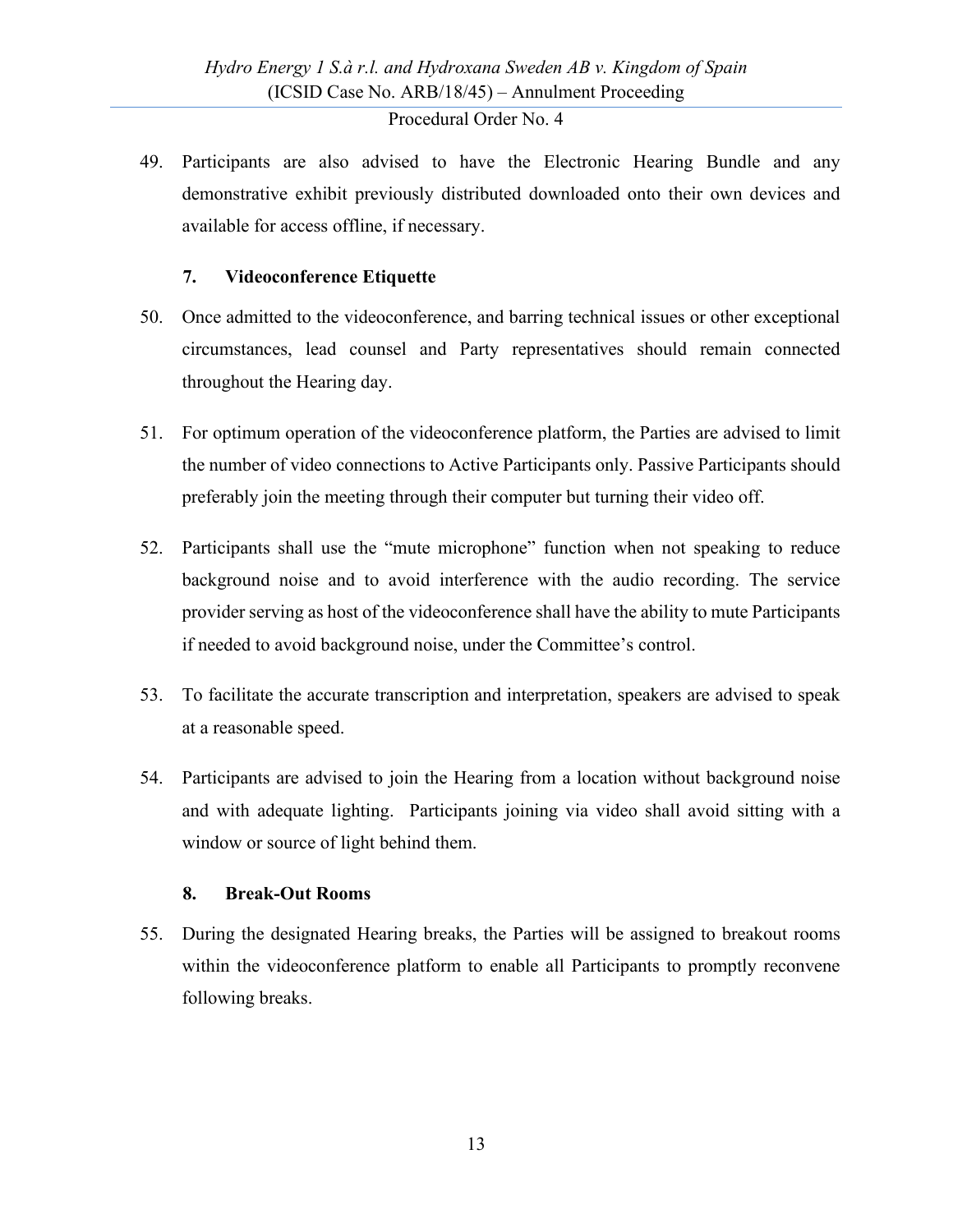- 56. The List of Participants (**Annex B**) shall indicate the break-out room to which Participants shall be assigned, with [C] for the Claimants' break out room, [R] for the Respondent's break out room, and [T] for the Committee and its Secretary.
- 57. Each Party will make its own separate arrangements for private communication within its team during the Hearing by instant messenger or other appropriate means.

### **9. Technical Issues**

- <span id="page-14-0"></span>58. In the List of Participants, each Party shall designate one of its representatives as the contact person for purposes of addressing any technical incidents that may arise during the videoconference ("**VC Emergency Contact Person**"). The VC Emergency Contact Person shall be responsible for advising the Committee and ICSID if an essential participant on his/her side is temporarily disconnected from the remote Hearing room.
- 59. The Committee may temporarily or permanently suspend the Hearing if it deems the functioning of the videoconference system to be inadequate or likely to prejudice the due process rights of either of the Parties or the integrity of the proceeding. Full recordings and real-time streamed transcripts will also be available to mitigate any prejudice arising from the temporary failure of a given Participant to be able to follow the entire Hearing on the videoconference platform.
- 60. The above provisions on videoconference protocols may be adjusted or supplemented by the Committee, in consultation with the Parties, in the course of the Hearing.

For and on behalf of the Committee,

[signed]

\_\_\_\_\_\_\_\_\_\_\_\_\_\_\_\_\_\_\_\_\_\_\_\_

Ms. Wendy J. Miles, QC President of the Committee Date: 20 September 2021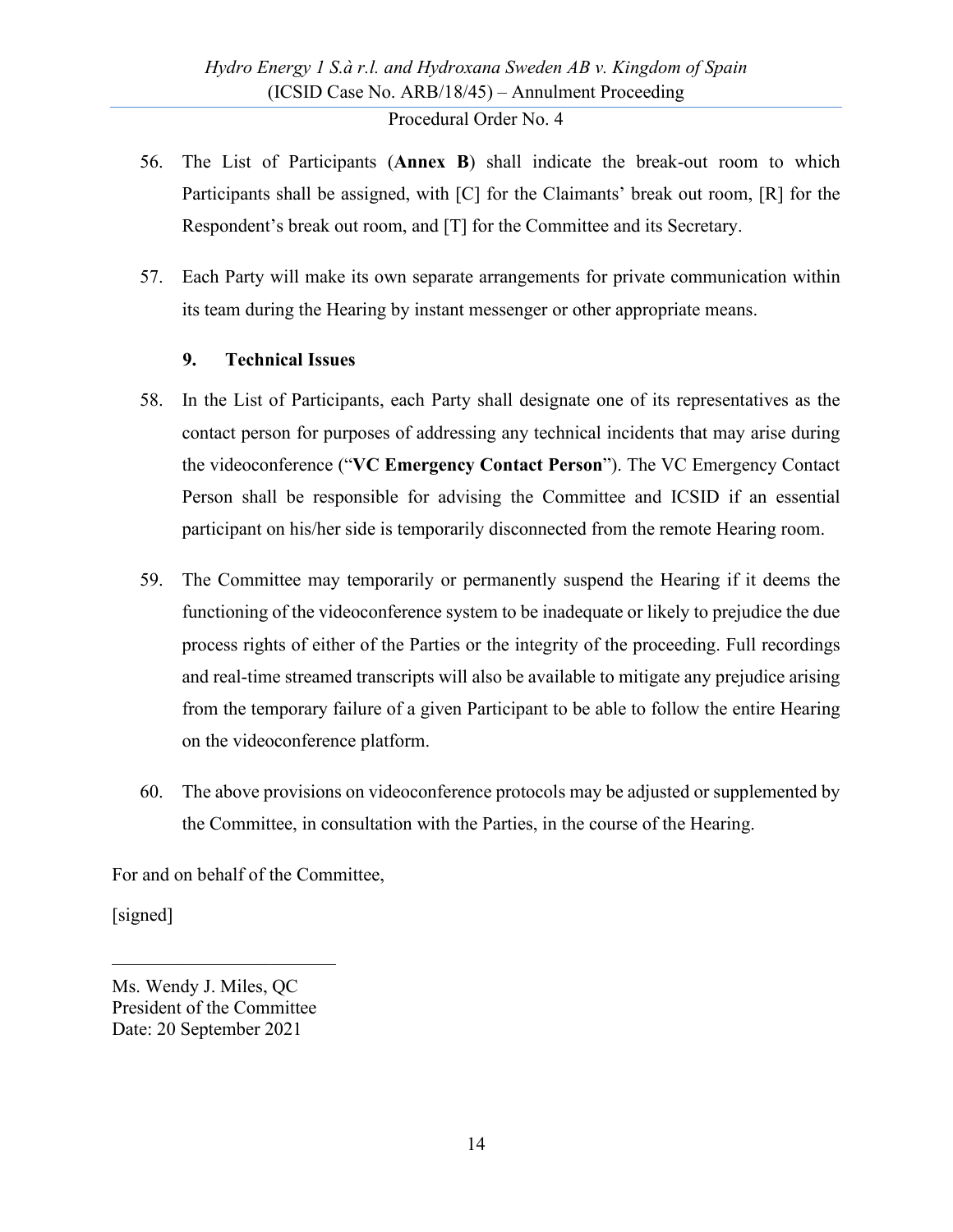# **ANNEX A HEARING AGENDA**

## <span id="page-15-0"></span>**Day 1: Tuesday, 19 October 2021**

| Hour <sup>2</sup>  | <b>Duration</b>        | <b>PROCEDURAL STEP</b>                                                  |  |  |
|--------------------|------------------------|-------------------------------------------------------------------------|--|--|
| $00:00$ AM/PM      | (# hours/min.)         |                                                                         |  |  |
| $11:00$ to $11:15$ | 15 minutes             | Introduction and House keeping by the Committee                         |  |  |
| $11:15$ to $12:45$ | 1 hour $30$<br>minutes | Kingdom of Spain's Opening Statement                                    |  |  |
| 12:45 to 13:15     | 30 minutes             | <b>Break</b>                                                            |  |  |
| 13:15 to 14:45     | 1 hour 30<br>minutes   | Claimants' Opening Statement                                            |  |  |
| 14:45 to 15:15     | 30 minutes             | <b>Break</b>                                                            |  |  |
| 15:15 to 15:30     | 15 minutes             | Questions from the Committee                                            |  |  |
| 15:30 to 16:00     | 30 minutes             | <b>Break</b>                                                            |  |  |
| 16:00 to 16:30     | 30 minutes             | Kingdom of Spain's Rebuttal and Answers to the<br>Committee's questions |  |  |
| 16:30 to 17:00     | 30 minutes             | <b>Break</b>                                                            |  |  |
| 17:00 to $17:30$   | 30 minutes             | Claimants' Sur-Rebuttal and Answers to the Committee's<br>questions     |  |  |
| 17:30 to 17:45     | 15 minutes             | Housekeeping / Discussion on Next/Post-Hearing Steps                    |  |  |
|                    |                        | End                                                                     |  |  |

#### **Day 2: Wednesday, 20 October 2021: currently in reserve (see above paragraphs [9](#page-3-3) and [10\)](#page-3-4)**

<span id="page-15-1"></span><sup>2</sup> For ease of reference, times are shown in London time.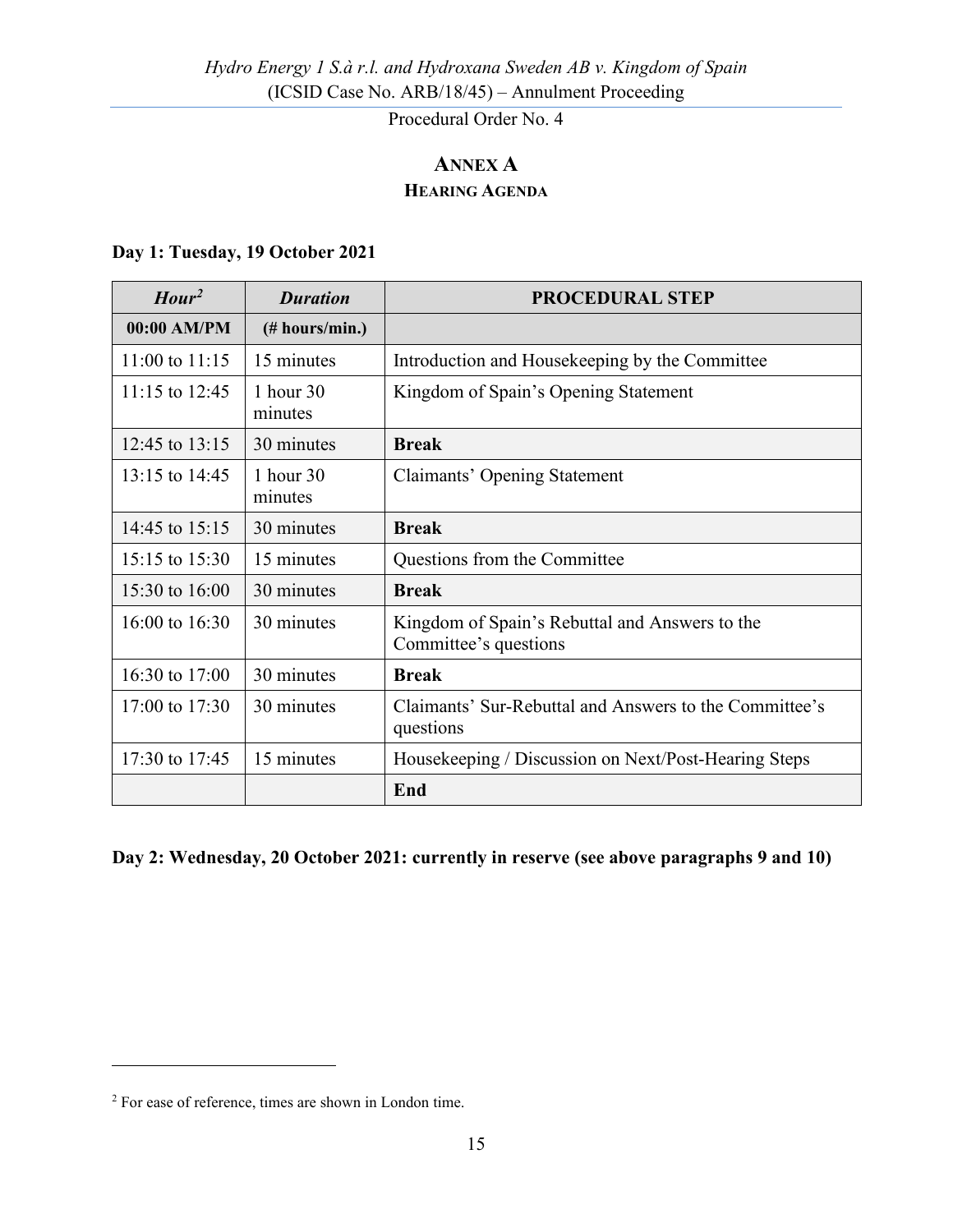# <span id="page-16-1"></span>**ANNEX B [TEMPLATE] LIST OF PARTICIPANTS[3](#page-16-2)**

<span id="page-16-0"></span>

| Committee                   |                                            |             |                    |                            |  |  |
|-----------------------------|--------------------------------------------|-------------|--------------------|----------------------------|--|--|
| (1)                         | (2)                                        | (3)         | (4)                | (5)                        |  |  |
| <b>Break</b><br>Out<br>Room | <b>Name</b>                                | <b>Type</b> | <b>Affiliation</b> | <b>Place of Connection</b> |  |  |
| T                           | [T] - Wendy J. Miles, QC                   | A           | President          |                            |  |  |
| T                           | [T] - Jacomijn J. van Haersolte-van<br>Hof | A           | Member             |                            |  |  |
| T                           | [T] - José Antonio Moreno Rodríguez        | A           | Member             |                            |  |  |

| <b>ICSID SECRETARIAT</b> |                                                                                |   |                  |  |  |  |
|--------------------------|--------------------------------------------------------------------------------|---|------------------|--|--|--|
| <b>Break</b>             | <b>Place of Connection</b><br><b>Affiliation</b><br><b>Name</b><br><b>Type</b> |   |                  |  |  |  |
| Out                      |                                                                                |   |                  |  |  |  |
| Room                     |                                                                                |   |                  |  |  |  |
| T                        | $[T]$ – Mr. Paul Jean Le Cannu                                                 | A | Secretary of the |  |  |  |
|                          |                                                                                |   | Committee        |  |  |  |

| <b>CLAIMANTS</b> |                                     |             |                    |                                  |  |
|------------------|-------------------------------------|-------------|--------------------|----------------------------------|--|
| <b>Break</b>     | <b>Name</b>                         | <b>Type</b> | <b>Affiliation</b> | <b>Place of Connection</b>       |  |
| Out<br>Room      |                                     |             |                    |                                  |  |
|                  | Counsel:                            |             |                    |                                  |  |
| $\mathcal{C}$    | [C] - Name and Last name<br>Email]  |             |                    | [C] Conference Room #1<br>[City] |  |
| $\mathcal{C}$    |                                     |             |                    | [R] Office / Home<br>[City]      |  |
|                  | <b>Party Representatives:</b>       |             |                    |                                  |  |
| $\mathcal{C}$    | [C] - Name and Last name<br>[Email] |             |                    |                                  |  |
| $\mathcal{C}$    |                                     |             |                    |                                  |  |

<span id="page-16-2"></span><sup>&</sup>lt;sup>3</sup> *Note:* Columns (1) (3) and (5) only applicable if remote modality.

<sup>4</sup> "A" (Active Participant) / "P" (Passive Participant).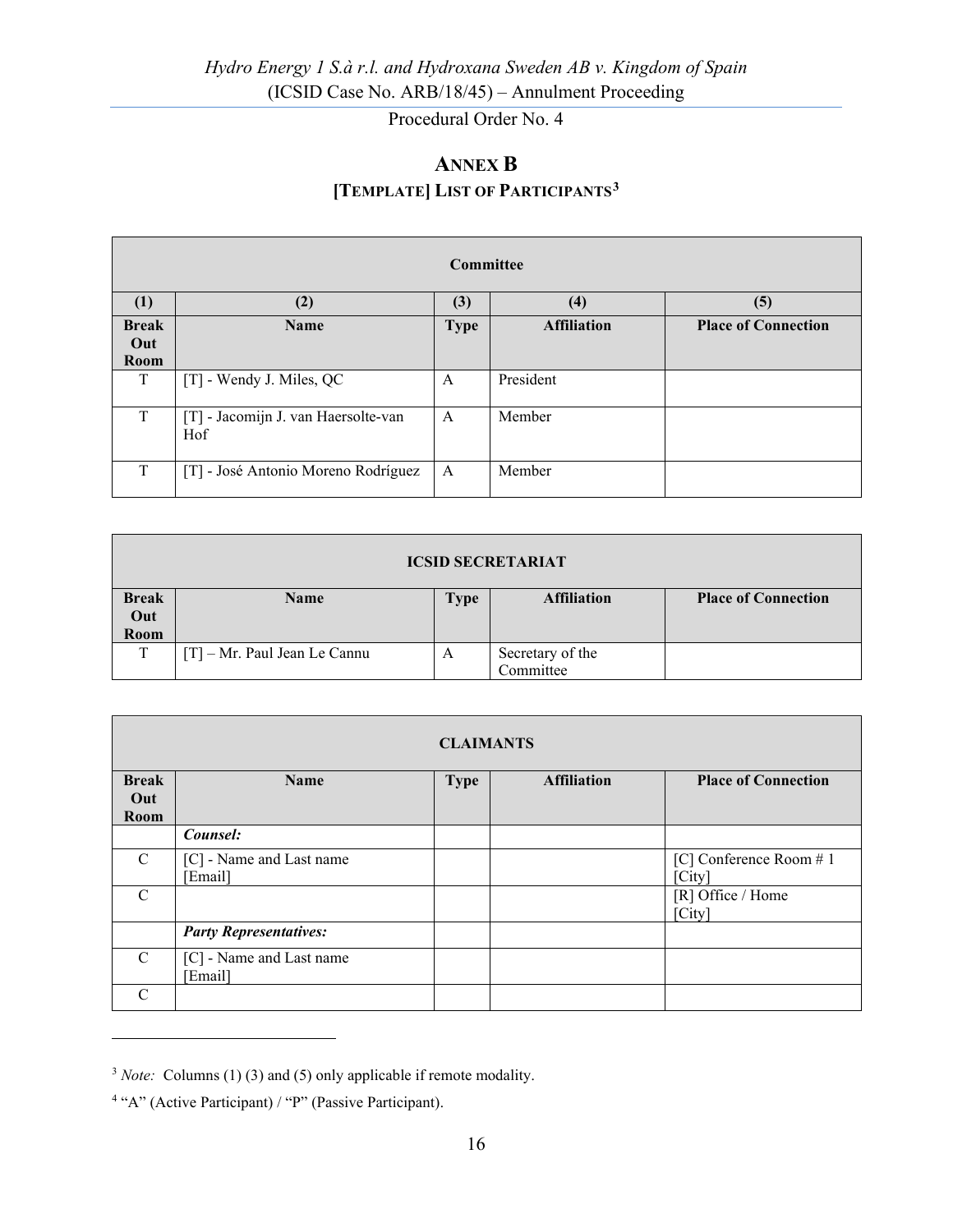# *Hydro Energy 1 S.à r.l. and Hydroxana Sweden AB v. Kingdom of Spain* (ICSID Case No. ARB/18/45) – Annulment Proceeding

# Procedural Order No. 4

| <b>RESPONDENT</b> |                               |             |                    |                            |  |
|-------------------|-------------------------------|-------------|--------------------|----------------------------|--|
| <b>Break</b>      | <b>Name</b>                   | <b>Type</b> | <b>Affiliation</b> | <b>Place of Connection</b> |  |
| Out               |                               |             |                    |                            |  |
| Room              |                               |             |                    |                            |  |
|                   | Counsel:                      |             |                    |                            |  |
| R                 | [R] - Name and Last name      |             |                    | [R] Conference Room $# 1$  |  |
|                   | [Email]                       |             |                    | [City]                     |  |
| R                 |                               |             |                    | [R] Office / Home          |  |
|                   |                               |             |                    | [City]                     |  |
|                   | <b>Party Representatives:</b> |             |                    |                            |  |
| R                 | [R] - Name and Last name      |             |                    |                            |  |
|                   | [Email]                       |             |                    |                            |  |
| R                 |                               |             |                    |                            |  |

| <b>COURT REPORTERS</b> |                                      |             |                    |                            |  |
|------------------------|--------------------------------------|-------------|--------------------|----------------------------|--|
| <b>Break</b>           | Name                                 | <b>Type</b> | <b>Affiliation</b> | <b>Place of Connection</b> |  |
| Out<br>Room            |                                      |             |                    |                            |  |
| N/A                    | [CR] - Name and Last name<br>[Email] | P           |                    |                            |  |
| N/A                    |                                      | P           |                    |                            |  |
| N/A                    |                                      | P           |                    |                            |  |
| N/A                    |                                      | P           |                    |                            |  |

| <b>INTERPRETERS</b> |                                      |             |                    |                            |  |
|---------------------|--------------------------------------|-------------|--------------------|----------------------------|--|
| <b>Break</b>        | Name                                 | <b>Type</b> | <b>Affiliation</b> | <b>Place of Connection</b> |  |
| Out<br><b>Room</b>  |                                      |             |                    |                            |  |
| N/A                 | [INT] - Name and Last name<br>Email] | P           |                    |                            |  |
| N/A                 |                                      | P           |                    |                            |  |
| N/A                 |                                      | P           |                    |                            |  |
| N/A                 |                                      | P           |                    |                            |  |